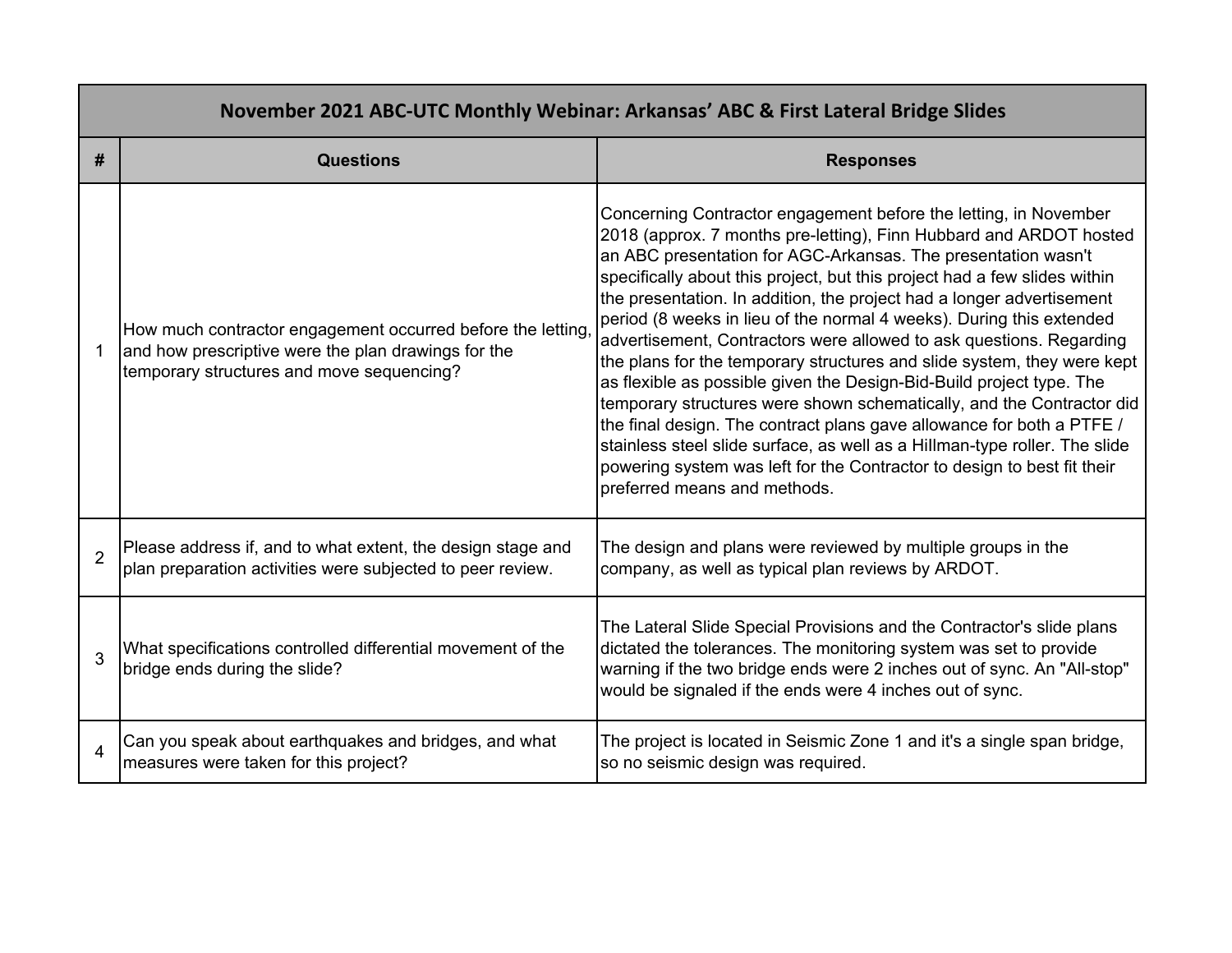| 5  | How much did the ABC option cost compared to conventional<br>construction? How did the final cost compare to the estimated<br>cost?                                                     | The total Project Cost was \$12.7M bid. The Bridge Cost was \$400/S.F.<br>bid vs. ~\$200/S.F. for non-ABC. The biggest discrepancy was in the<br>temporary falsework, jacking, and lateral slide costs. This was likely<br>due to uncertainties with the first time use in Arkansas.                                                                                                                                                                                                          |
|----|-----------------------------------------------------------------------------------------------------------------------------------------------------------------------------------------|-----------------------------------------------------------------------------------------------------------------------------------------------------------------------------------------------------------------------------------------------------------------------------------------------------------------------------------------------------------------------------------------------------------------------------------------------------------------------------------------------|
|    | <b>Questions during Webinar</b>                                                                                                                                                         |                                                                                                                                                                                                                                                                                                                                                                                                                                                                                               |
| 6  | Slide 8 appears to show a bolt-on rail. Is that a tested rail?                                                                                                                          | No, this is not a crash-tested rail. It is used infrequently, on low volume<br>routes, typically county roads.                                                                                                                                                                                                                                                                                                                                                                                |
| 7  | Slide 18 shows 120 days for bridge replacement and 20 days<br>for box culvert replacement. Doesn't the 20-day box culvert<br>replacement requirement pretty much dictate precast units? | Yes.                                                                                                                                                                                                                                                                                                                                                                                                                                                                                          |
| 8  | Is there any limitation for the bridge span length and weight<br>for using the lateral slide construction method?                                                                       | The lateral slide method has been used on many "typical" highway<br>bridge structures as well as the Milton-Madison Bridge replacement,<br>which was a large multi-span continuous truss crossing the Ohio River.<br>My understanding is that the lateral slide method is "doable" for most<br>typical bridges. I would expect other considerations such as cost, traffic<br>demand, site conditions for staging, etc., would also play into the<br>decision to use the lateral slide method. |
| 9  | Were there any issues with "bounce" during the pulling slide<br>(overcoming static friction versus strand sag)?                                                                         | We did observe some slight "bounce" during the Bridge A lateral slide,<br>for which it seemed to take more force to overcome the static friction.<br>The Bridge B slide moved almost immediately and more smoothly<br>when the jacking force was applied. In both cases, the movement was<br>controlled, within the required limits, and the Contractor never had to<br>reverse direction. The bridge was designed for this case of "slip" and<br>the resulting force on the substructure.    |
| 10 | How did the contractor maintain the longitudinal alignment<br>during the lateral slide? Did they need to make longitudinal<br>corrections?                                              | The lateral slide system utilized a guide system installed at one end of<br>the bridges to prevent the structures from "walking" longitudinally<br>during the slide. The system worked, and no corrections were needed.                                                                                                                                                                                                                                                                       |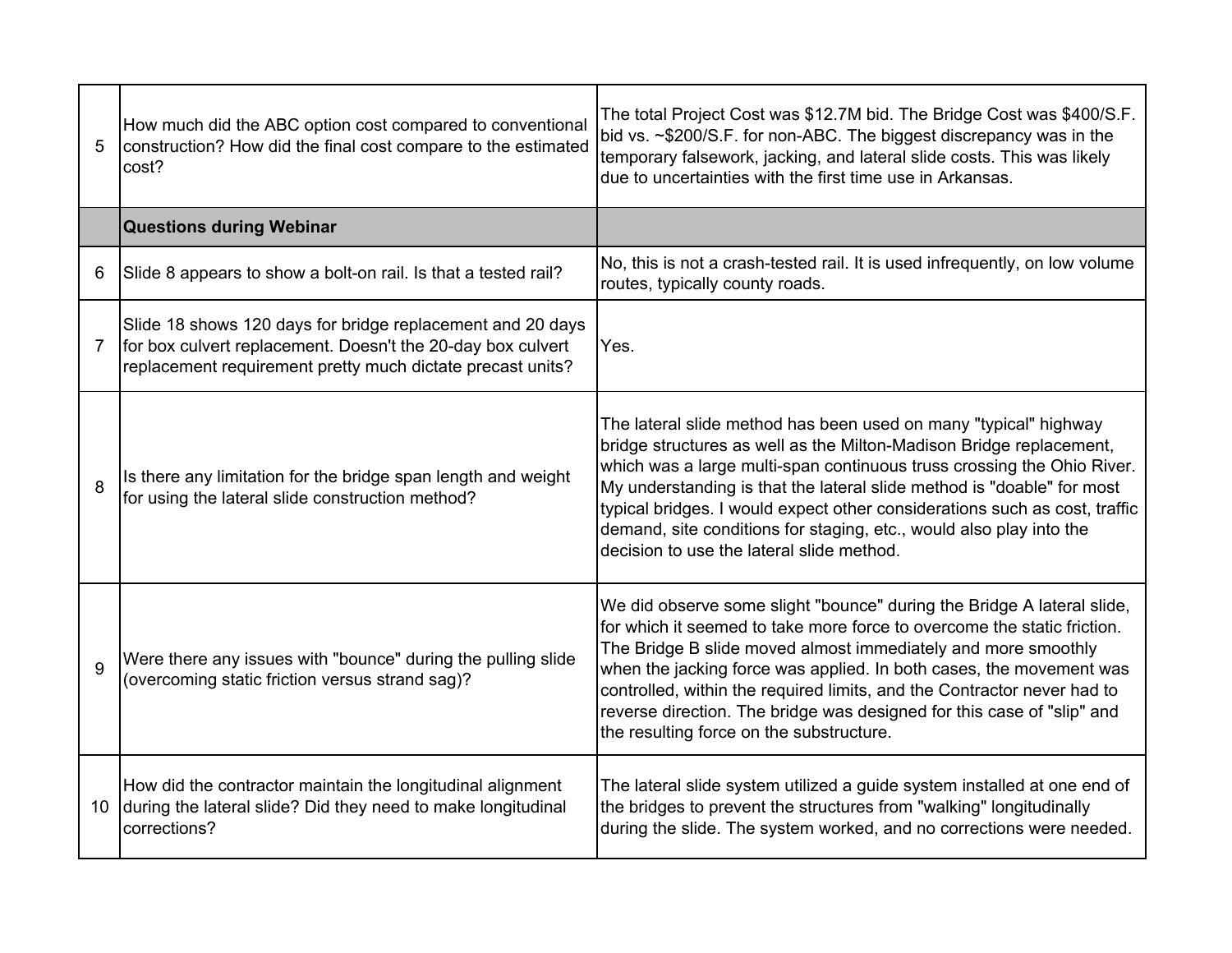| 11 | What mechanism was used to lock the abutments<br>longitudinally?                                                                                                                                                          | The design employed concrete restrainer blocks at one end of the<br>bridges to provide a "fixed" condition.                                                                                                                                                                                                                                                                                                                                                                                                                                                                                                                                  |
|----|---------------------------------------------------------------------------------------------------------------------------------------------------------------------------------------------------------------------------|----------------------------------------------------------------------------------------------------------------------------------------------------------------------------------------------------------------------------------------------------------------------------------------------------------------------------------------------------------------------------------------------------------------------------------------------------------------------------------------------------------------------------------------------------------------------------------------------------------------------------------------------|
| 12 | How did the replacement bridge design account for the<br>possible asynronization during the lateral sliding process? Did<br>you consider a certain lagging between both bents? What was<br>the estimated lagging, if any? | A Bridge Move Plan was developed by the Contractor / Subcontractor<br>that set the "out-of-sync" limitations during the slide. During the slide,<br>the position at each bent was constantly monitored by tape measure<br>and radio communication. Also see the response to Question #3. Since<br>this particular structure type is a single-span bridge supported on a low-<br>friction slide track, there was a reduced concern with deformation of the<br>superstructure during the slide (as opposed to a multi-span continuous<br>slide where differential movement at the supports would induce<br>deformation in the superstructure). |
| 13 | Can you restate how much traffic downtime was associated<br>with this project?                                                                                                                                            | The short-term closure for each bridge slide was 8 days. This was the<br>portion of the project where traffic was set head-to-head (one lane in<br>each direction).                                                                                                                                                                                                                                                                                                                                                                                                                                                                          |
| 14 | To expedite the construction process, were precast approach<br>slabs considered as an option in lieu of high-early strength<br>concrete for the approach slabs?                                                           | Precast approach slabs were considered, but it was ultimately decided<br>to construct the approach slabs using high-early strength concrete.                                                                                                                                                                                                                                                                                                                                                                                                                                                                                                 |
| 15 | What was the final total construction cost?                                                                                                                                                                               | The winning bid price was \$12.7 M.                                                                                                                                                                                                                                                                                                                                                                                                                                                                                                                                                                                                          |
| 16 | What was used for the sliding in terms of materials? Also,<br>what was the friction factor (lubricated)? Was there any<br>guiding system used during the sliding?                                                         | The Contractor elected to use a PTFE slide track mounted on the end<br>bents in combination with stainless steel plates installed on the<br>underside of the end concrete diaphragms. The friction factor assumed<br>in the Subcontractor's Lateral Slide Design was 0.18. A guide system<br>was installed at one bridge end to prevent the bridge from "walking"<br>longitudinally during the slide. Also see the response to Question #3.                                                                                                                                                                                                  |
| 17 | Did the contractor have previous bridge slide experience prior<br>to this job?                                                                                                                                            | Yes, the Contractor had previously performed a lateral bridge slide for<br>the Oklahoma DOT, and the Bridge Slide Subcontractor had been<br>involved with multiple slide/move projects.                                                                                                                                                                                                                                                                                                                                                                                                                                                      |